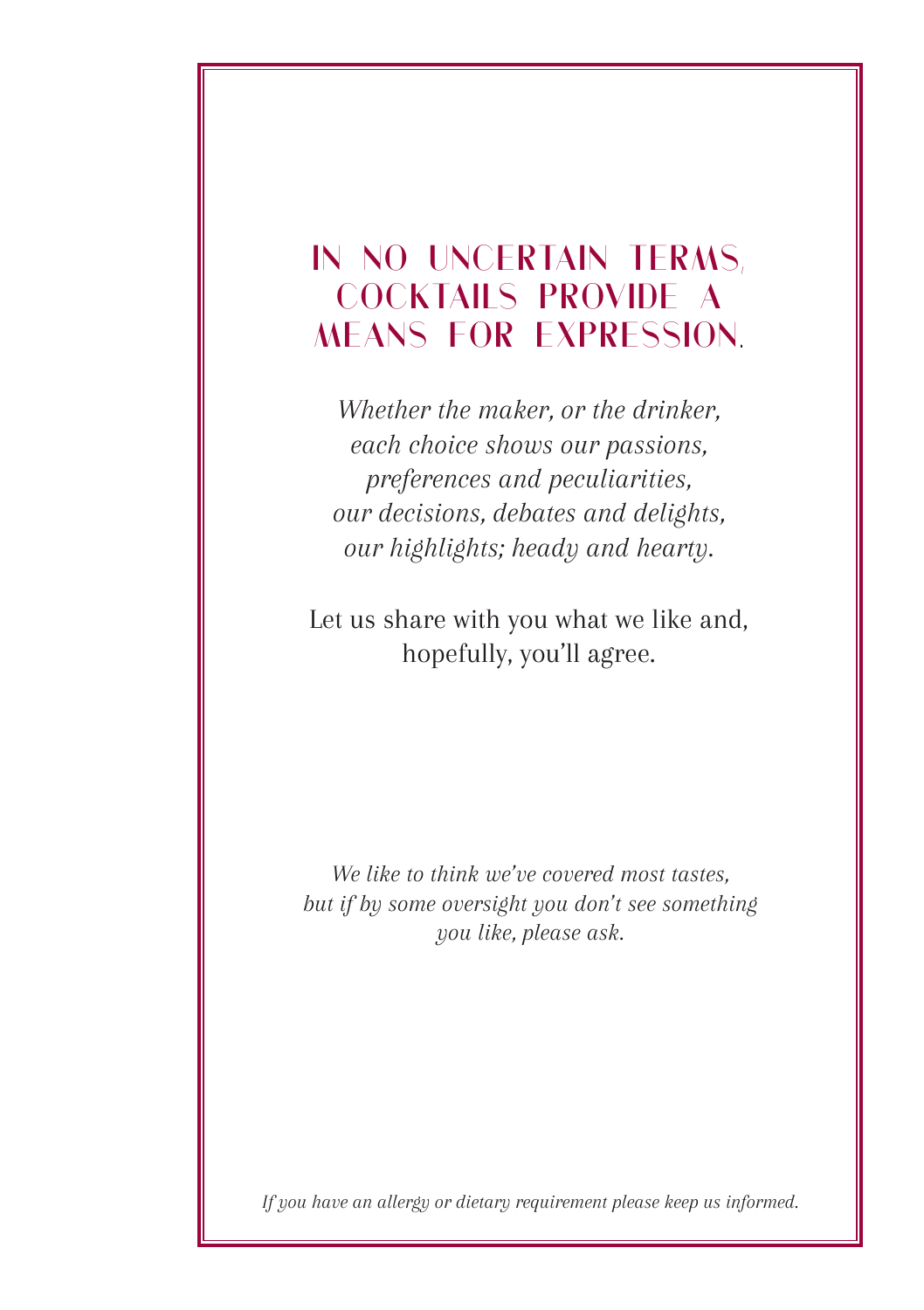

*Some drinks never go out of style, no matter what you do to them. We believe that if its done simply and brilliantly, then these cocktails are near impossible to beat.*

## **TIMELESS CLASSICS**

| Two ingredients to make the quintessential cocktail - a perfect<br>place to start.                      |  |
|---------------------------------------------------------------------------------------------------------|--|
| SEVEN CROFTS "FISHERMAN'S STRENGTH" MARTINI,<br>Seven Crofts "Fisherman's Strength" Gin, Lillet Blanc & |  |
| <b>TANQUERAY 10 MARTINI,</b> Tangueray 10, Lillet Blanc $\partial_t$                                    |  |
| REYKA MARTINI, Reyka Icelandic Vodka,                                                                   |  |
| or for those who know exactly how they like it:                                                         |  |
| <b>OLIVES</b> - Gin or vodka garnished with 3 olives                                                    |  |
| <b>DIRTY</b> - Gin $\mathcal{X}$ olive brine with 3 olives<br>GIBSON - Gin, vermouth & cocktail onion   |  |
| <b>TWIST</b> - Gin or vodka with lemon twist                                                            |  |

CHURCHILL - *Gin, glance at France, olive* VESPER - *Gin, Vodka, Lillet & twist (a la Bond)*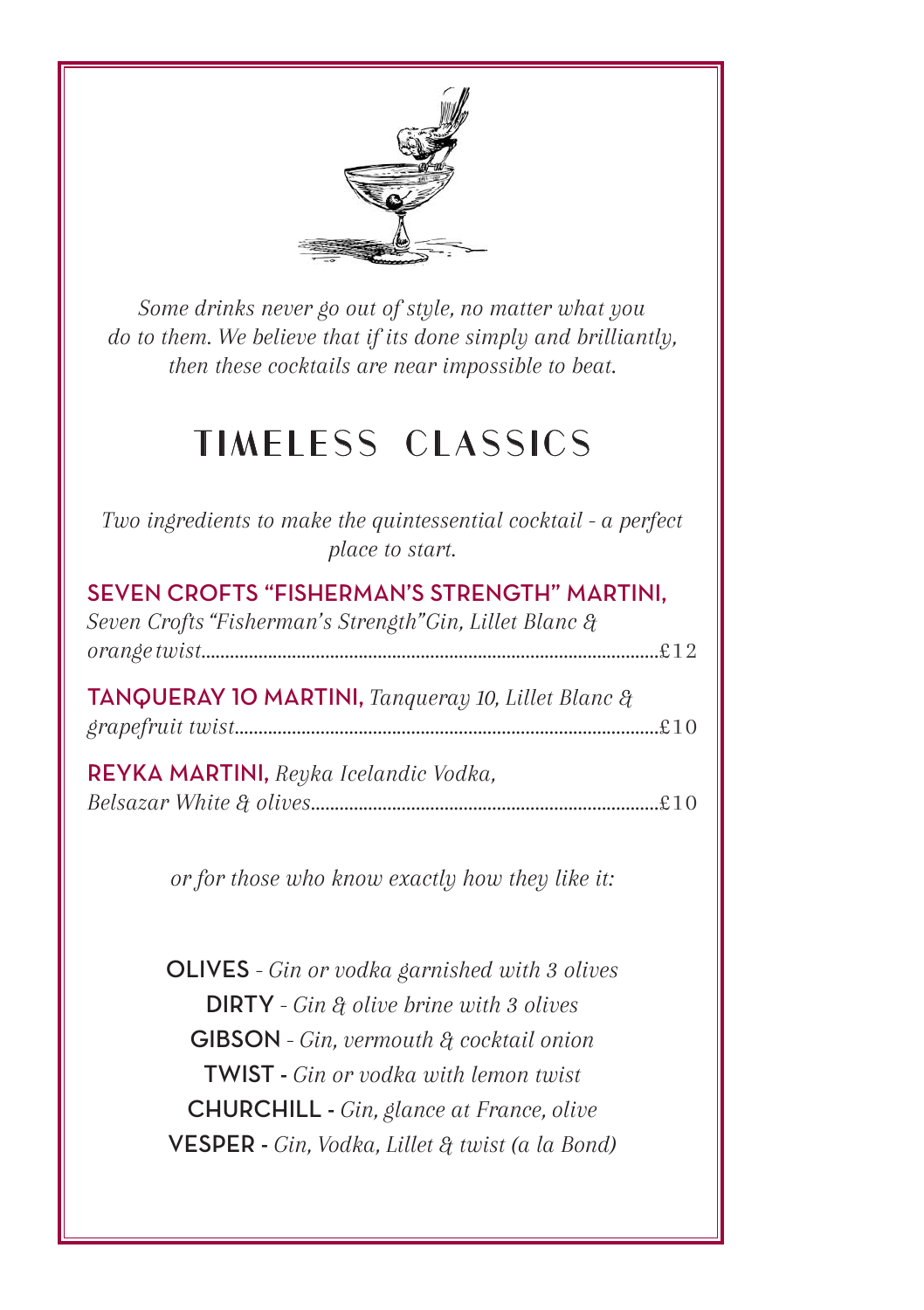*When Count Camillo Negroni asked for gin instead of soda in his Americano a new drink was born. Ask anyone who drinks this and they will tell you how they fell in love after their first.*

#### NEGRONI,

*Seven Crofts Gin, Campari & Punt e Mes........................................*£10

#### *A Carribean sensation that spent the 20th century conquering the globe.*

DAIQUIRI, *Bacardi Carta Blanca, freshly squeezed lime juice & sugar.*

*Natural / Raspberry / Strawberry / Coconut...............................* £10

*When something exists for a century and a half, its classic status cannot be challenged. Our interpretation of the original 'cocktail'.*

OLD FASHIONED, *Bulleit bourbon, Angostura Bitters & sugar.............................................................................................................*£10

*A simple yet sophisticated drink straight from the iconic Harry's Bar in Venice.*

BELLINI, *Fresh peach purée is lifted with Prosecco.....................*£9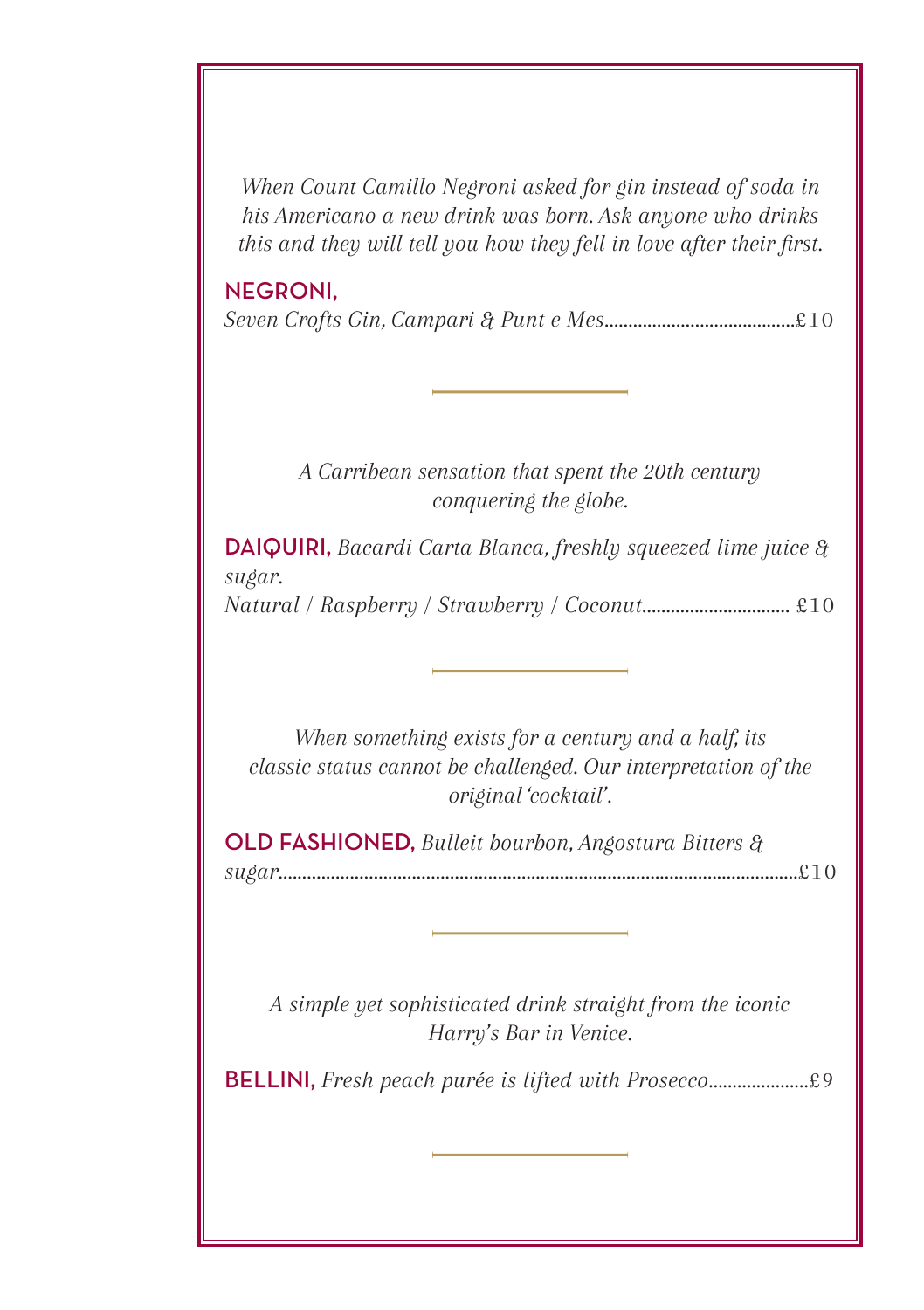*Hailing from 20's Paris and adapted by the British taste, a delightfully balanced drink to start a night and raise a salute to cross-Channel co-operation.*

SIDECAR, *Remy Martin 1738, Cointreau & lemon juice..............*£9

*A classic Bourbon-based whiskey sour made more interesting.*

THE NEW YORK SOUR, *Johnnie Walker Black Label, freshly squeezed lemon juice & sugar, with Malbec perfectly floated on top............................................................................................*£10

*The perfect upper!*

THE ESPRESSO MARTINI, *Ketel One, Tia Maria, sugar syrup & a double shot of espresso.....................................................................*£9

> *Indulge in glamorous luxury and fly in to a perfect pale blue sky with this classy number.*

#### THE AVIATION,

*Aviation Gin, Liqueur de Violette, Maraschino Liqueur & freshly squeezed lemon juice.................................................................................*£9

*Bark up a storm!*

#### DARK & STORMY,

*Gosling's Black Seal Rum, ginger beer, freshly squeezed lime juice & sugar.................................................................................................*£9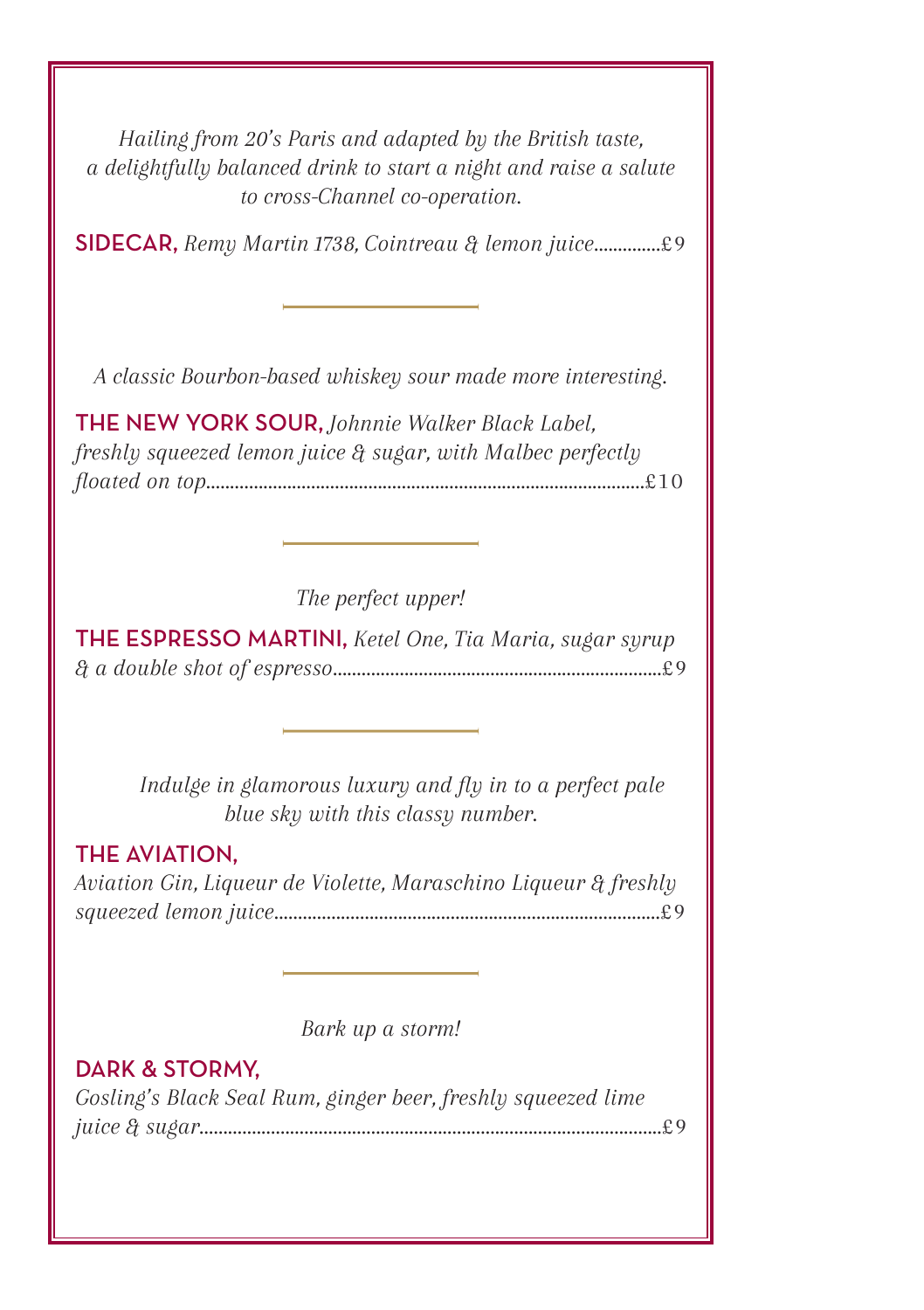

## **DAKOTA CLASSICS**

#### #EUPHORIA,

*Hendrick's Gin, fresh strawberries, freshly squeezed lime juice & sugar, topped up with ginger ale...........................................................*£9

#### ALMOND CRUSTA,

*Remy Martin V.S.O.P, The Botanist Gin, freshly squeezed lemon juice, orgeat syrup, sugar & egg white.................................................*£9

#### SPENCERFIELD'S HAWAIIAN JUICE,

*Edinburgh Gin Gooseberry & Elderflower, St. Germain Elderflower Liqueur, Peach Schnapps, Belsazar Rosé & pineapple juice..................................................................................................*£9

#### BANANARUM,

*Mount Gay Black Barrel Rum, Crème de Banane, Maraschino Liqueur, milk & sugar................................................................................*£9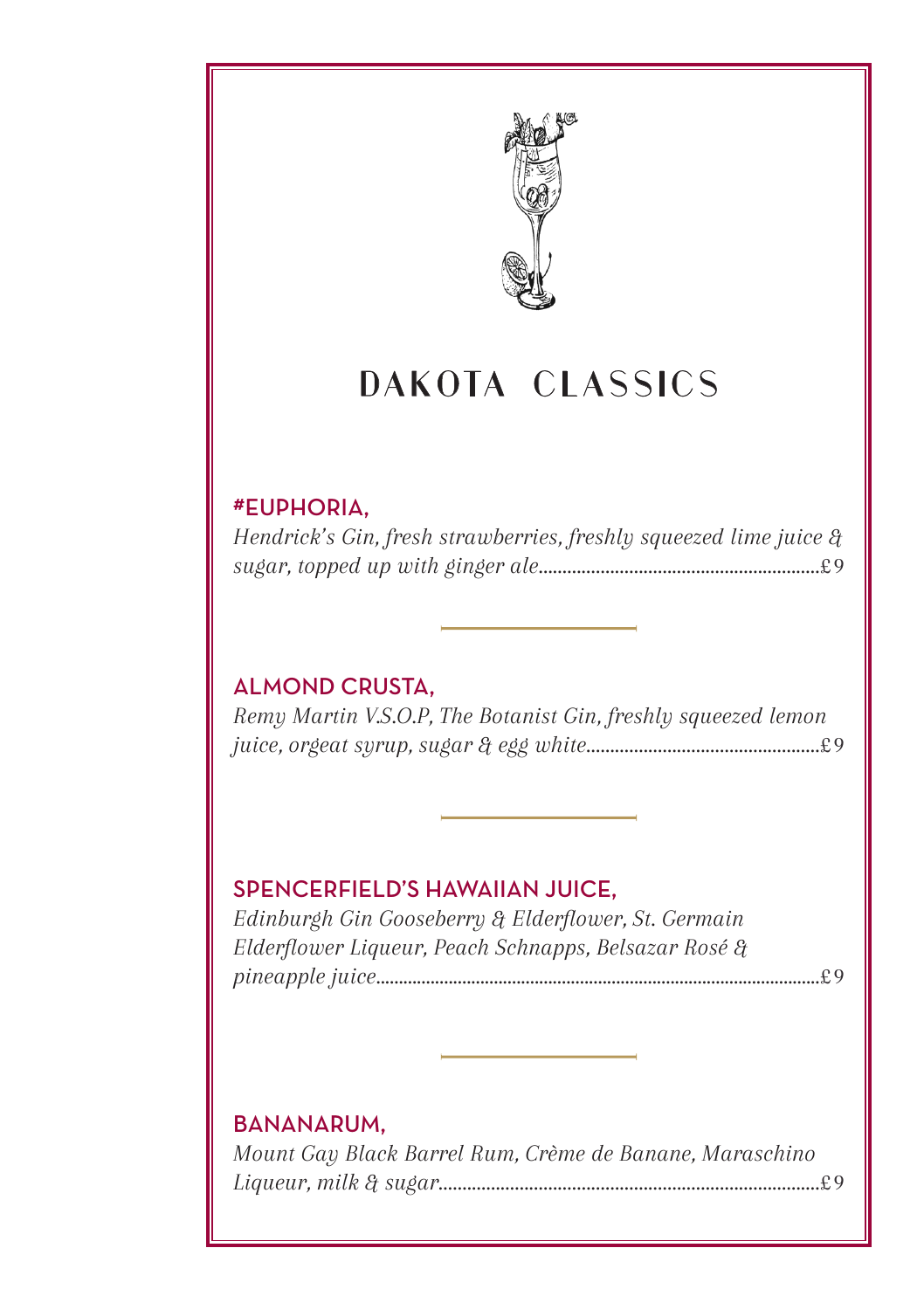#### RHUBARB RHUBARB,

*Edinburgh Gin Rhubarb & Ginger, Aperol, rhubarb bitters, lemon juice, sugar syrup & egg white.....................................................................*£9

#### PASSIONFRUIT CAIPROSKA,

*Reyka Vodka, passionfruit purée, lime juice & brown sugar.........................................................................................................*£9

#### PORT TO NOWHERE,

*Bruichladdich Port Charlotte, Fruits de la Passion Liqueur, orange juice, pineapple juice, freshly squeezed lemon juice & sugar.................................................................................................................*£9

#### ENDLESS SUMMER,

*Tanqueray Flor de Sevilla Gin, Cointreau, Limoncello, freshly squeezed lime juice, sugar & egg white.................................................*£9

#### MANHATTAN SKYE,

*Talisker 10, Punt e Mes & Angostura bitters.........................................*£9

#### CHOCOLATE FLIP,

*Roe & Co Irish Whiskey, Crème de Cacao liqueur, milk, sugar & a whole egg.....................................................................................................*£9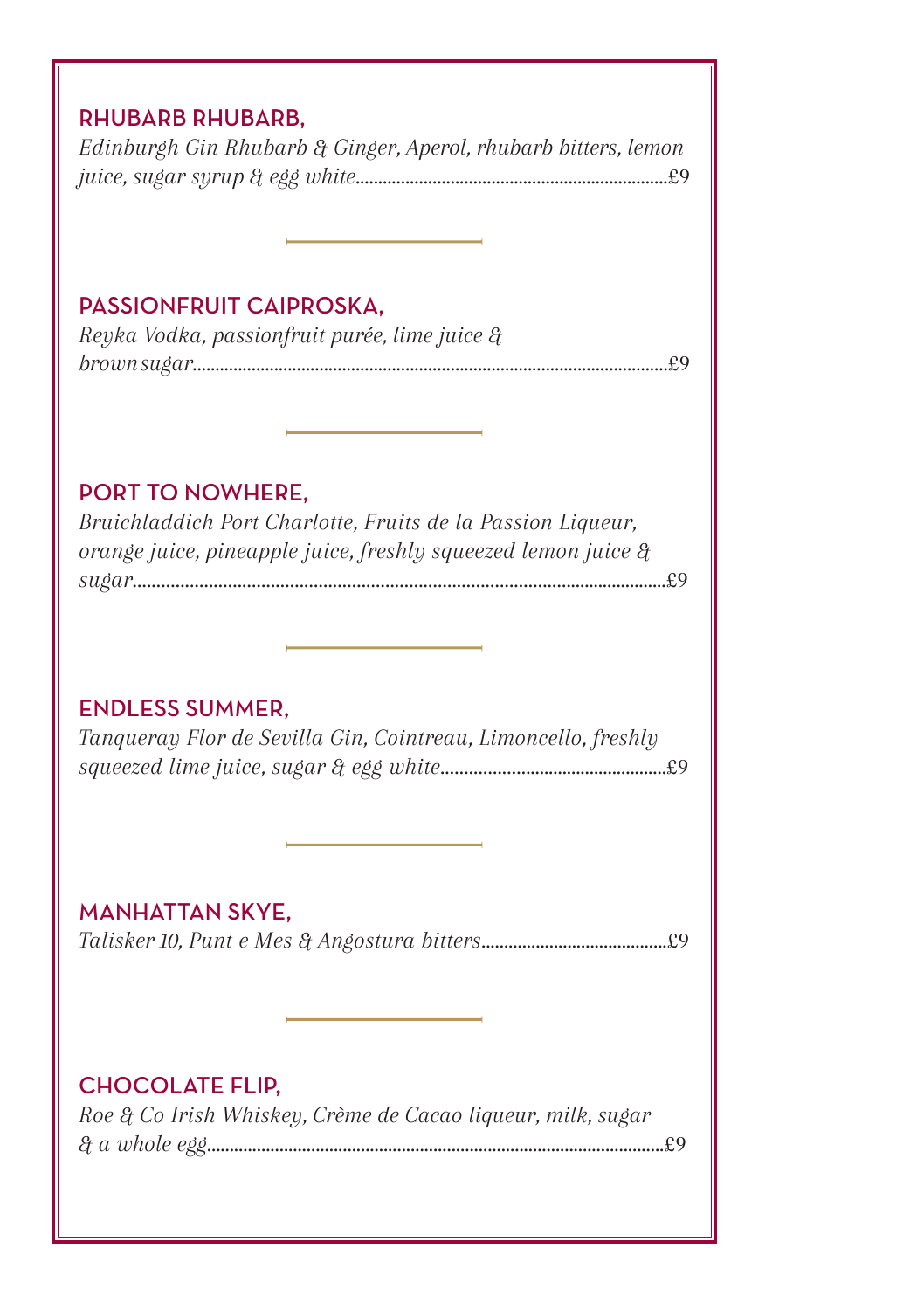# **BROUGHT THE CAR?**

*"Try one of our in house created mocktails or perfect serves"*

## **MOCKTAILS**

#### VIRGIN DAIQUIRI

*apple juice, lime juice & sugar Natural / Strawberry / Raspberry / Coconut £4*

NOJITO

*apple juice, lime juice, sugar & mint Natural / Strawberry / Raspberry / Coconut £4*

#### VIRGIN PIÑA COLADA

*pineapple juice, cream & coconut syrup*

*£4* 

#### VIRGIN MARY

*tomato juice, worcestershire sauce, lemon juice, tabasco & cracked black pepper £4*

#### THE DANDY SOUR

*Crossip Dandy 0%, freshly squeezed lemon juice, egg white & sugar £5*

#### BETWEEN THE SHEETS

*Crossip Fresh 0%, Crossip Dandy 0%, freshly squeezed lemon juice & sugar*

*£5*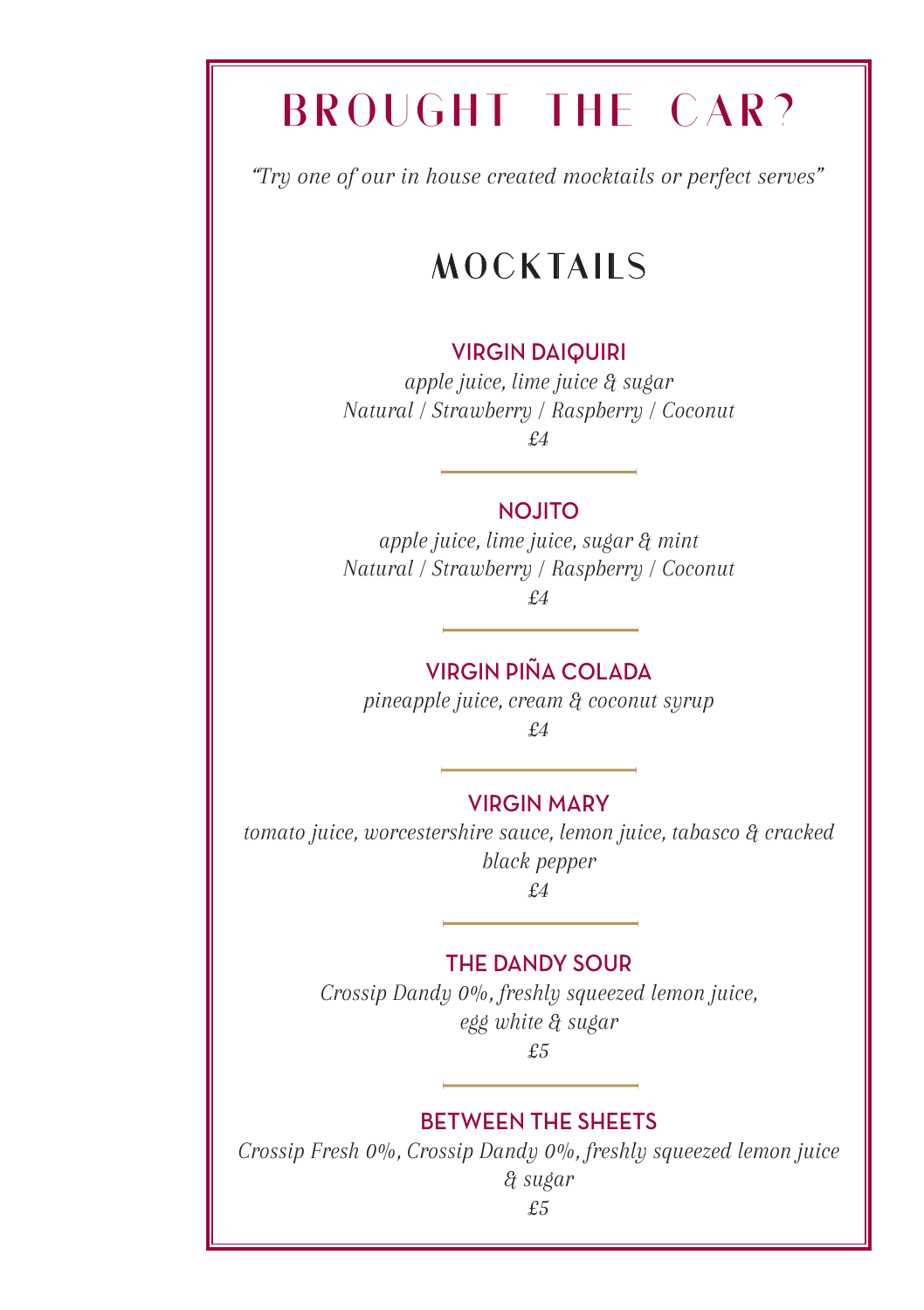#### COSMO

*Crossip Fresh 0%, cranberry juice, freshly squeezed lemon juice & sugar*

*£5* 

#### **GARIBALDI**

*Crossip Pure 0% & fresh orange juice £5*

### **PERFECT SERVES**

#### GINGER DANDY

*Crossip Dandy 0% served over ice, topped up with Fever Tree Ginger Ale and garnished with a lime wedge* 

*£4*

#### DANDY & COKE

*Crossip Dandy 0% served over ice, topped up with Coca Cola and garnished with a lime wedge*

*£4*

#### PURE & SIMPLE

*Crossip Pure 0% served over ice, topped up with soda and garnished with an orange slice* 

*£4*

#### THE FRESH HIGH

*Crossip Fresh 0% served over ice, topped up with Fever Tree Mediterranean Tonic and garnished with a grapefruit wedge £4*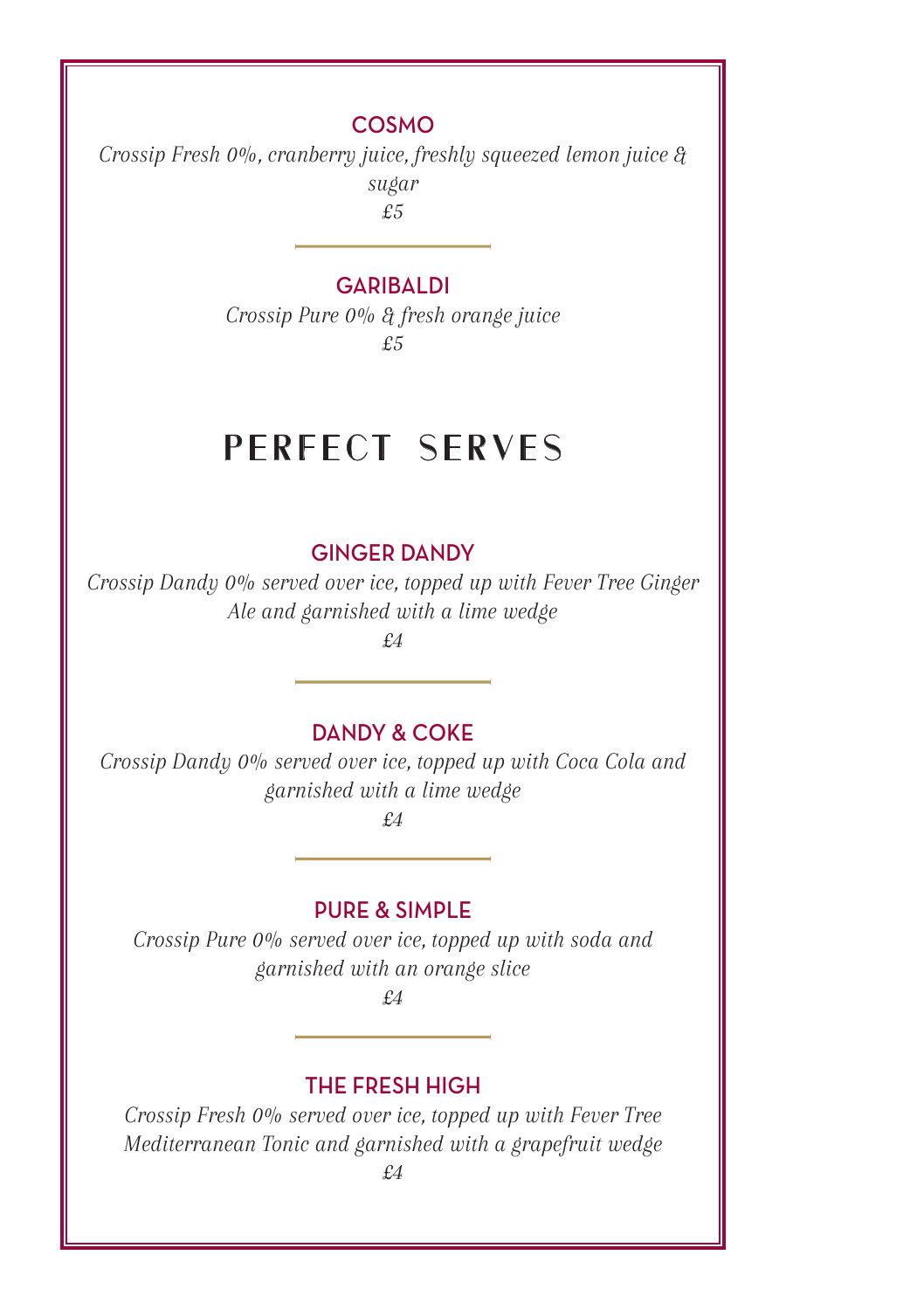# **CHAMPAGNE**

*"In a perfect world, everyone would have a glass of Champagne every evening." - Willie Gluckstern*

*By the Glass / Half Bottle / Bottle*

| <b>TAITTINGER, BRUT NV</b>                |  |  |
|-------------------------------------------|--|--|
| <b>TAITTINGER ROSÉ, BRUT NV</b>           |  |  |
| TELMONT "BLANC DE BLANCS", 2012           |  |  |
| <b>VEUVE CLICQUOT VINTAGE 2008</b>        |  |  |
| <b>DOM PERIGNON 2008</b>                  |  |  |
| <b>SPARKLING</b><br>By the Glass / Bottle |  |  |
| PROSECCO, SUPERIORE BRUT NV               |  |  |
| <b>HATTINGLEY VALLEY CLASSIC RESERVE</b>  |  |  |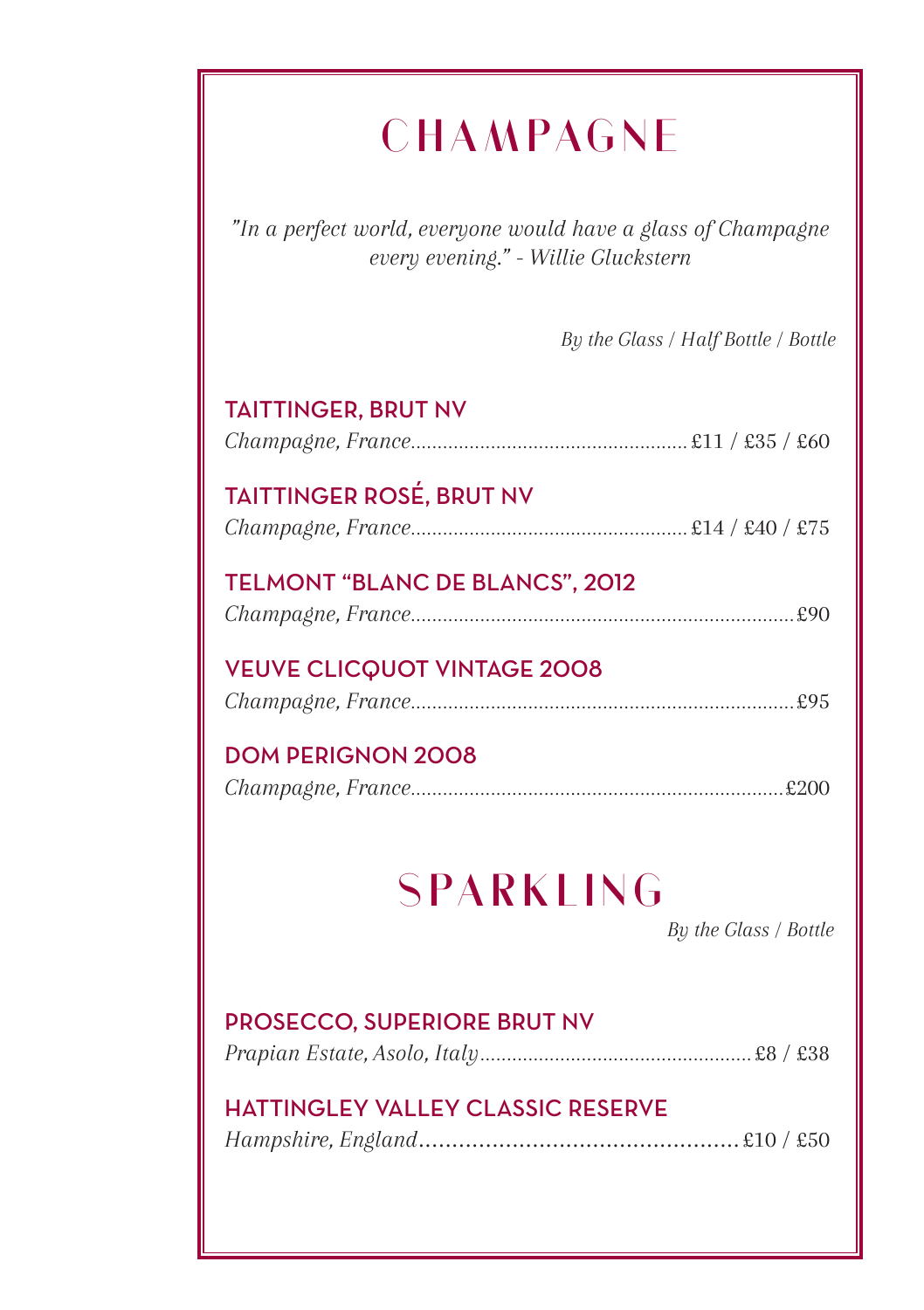# **WHITE WINE**

*175ml / 375ml / Bottle*

CHENIN BLANC, *Mulderbosch, South Africa, 2019.......................................*£8/£15/£30

PICPOUL DE PINET,

"*Heritage An 1618", Gérard Bertrand, 2019....................*£9/£18/£36

PINOT GRIGIO*, Colterenzio, Alto Adige, Italy, 2019....................................*£8/£16/£32

CHARDONNAY, *Gérard Bertrand, Pays D'Oc, France, 2018.....................*£9/£18/£36

SAUVIGNON BLANC, *Saint Clair Estate, Marlborough, NZ, 2020...................*£9/£18/£36

ALBARIÑO, "*Coral do Mar", Rias Baixas, Spain, 2019......................*£9/£17/£34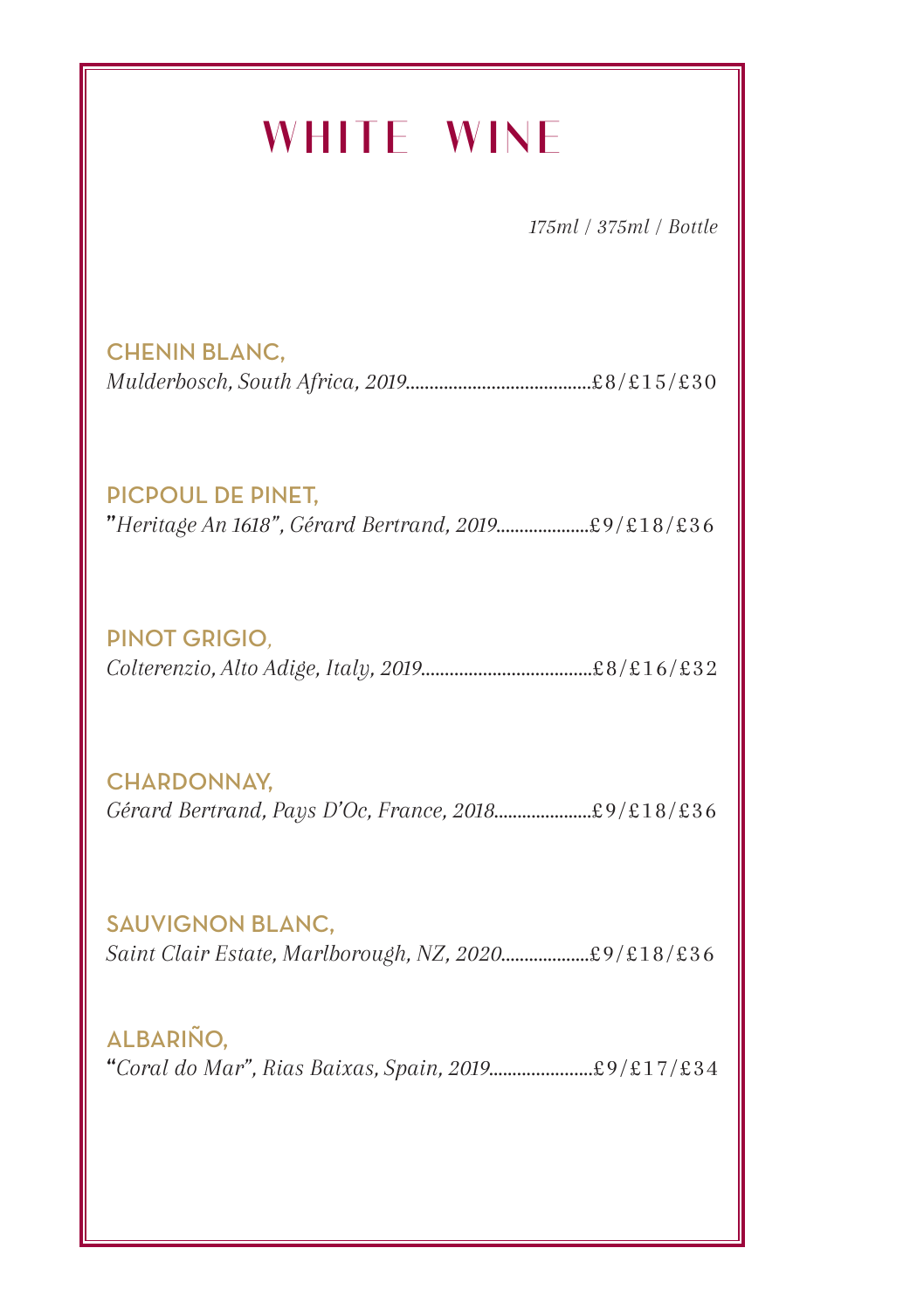## **RED WINE**

*175ml / 375ml / Bottle*

BARBERA D'ASTI, *Michele Chiarlo, 'Le Orme', Piedmont, Italy 2016.........*£8/£16/£32

PINOT NOIR, *Yealands, Marlborough, NZ, 2018......................................*£9/£17/£34

MERLOT, *Saint Clair 'Origin', Hawkes Bay, NZ, 2018....................*£9/£18/£36

MALBEC, *Piattelli Vineyards, Salta, Argentina, 2018.................*£9/£18/£36

RIOJA CRIANZA*, Ramón Bilbao, Rioja, Spain, 2016...................................*£9/£18/£36

PRIMITIVO, *San Marzano, Puglia, Italy, 2017....................................*£10/£19/£38

PINOT NOIR, *Domaine de l'Aigle, Gérard Bertrand, 2017...................*£9/£18/£36

PICA BROCA, *Château la Sauvageonne, Gérard Bertrand, 2018......*£9/£18/£36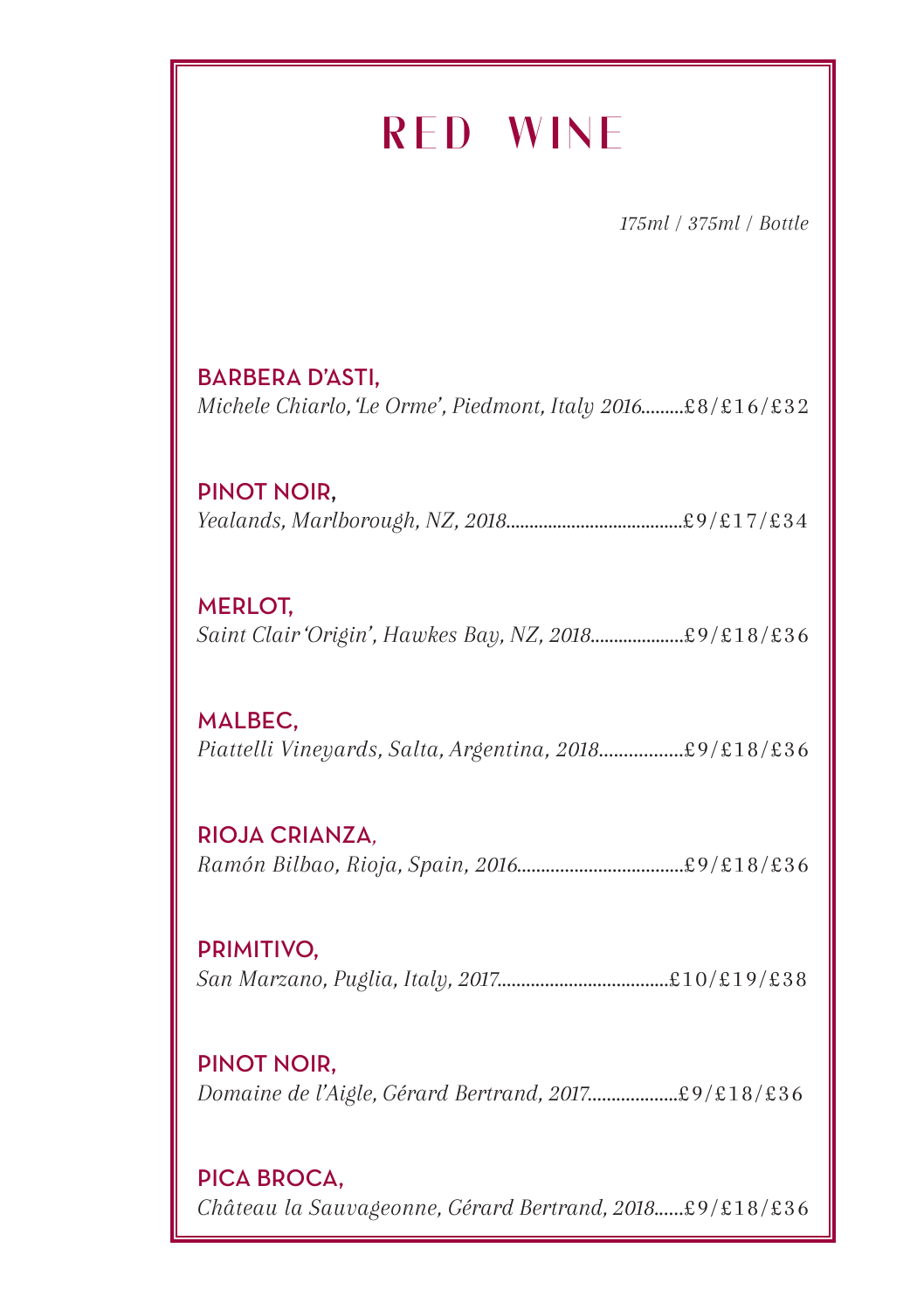# **ROSÉ**

TRAMARI, *Rosé di Primitivo, Salento, Puglia, Italy, 2019*..............£10/£20/£40

## **ORANGE**

ULTERIOR NARANJA, *El Romeral, Toledo, Spain, 2020*......................................£10/£20/£40

# **VCORAVIN**

*showcasing wonderful wines without pulling the cork! . . . 125ml*

*White...*

POUILLY-FUMÉ, *Domaine Jonathan Pabiot, Loire, France, 2017*...................£15/£90

RIESLING, *Stargazer, Tasmania, 2018*.....................................................£20/£120

*Red...*

CABERNET SAUVIGNON, *Château Cambon la Pelouse, Haut-Médoc, 2016*...............£15/£80

#### PINOT NOIR,

*Stargazer, Tasmania, 2018*.....................................................£25/£150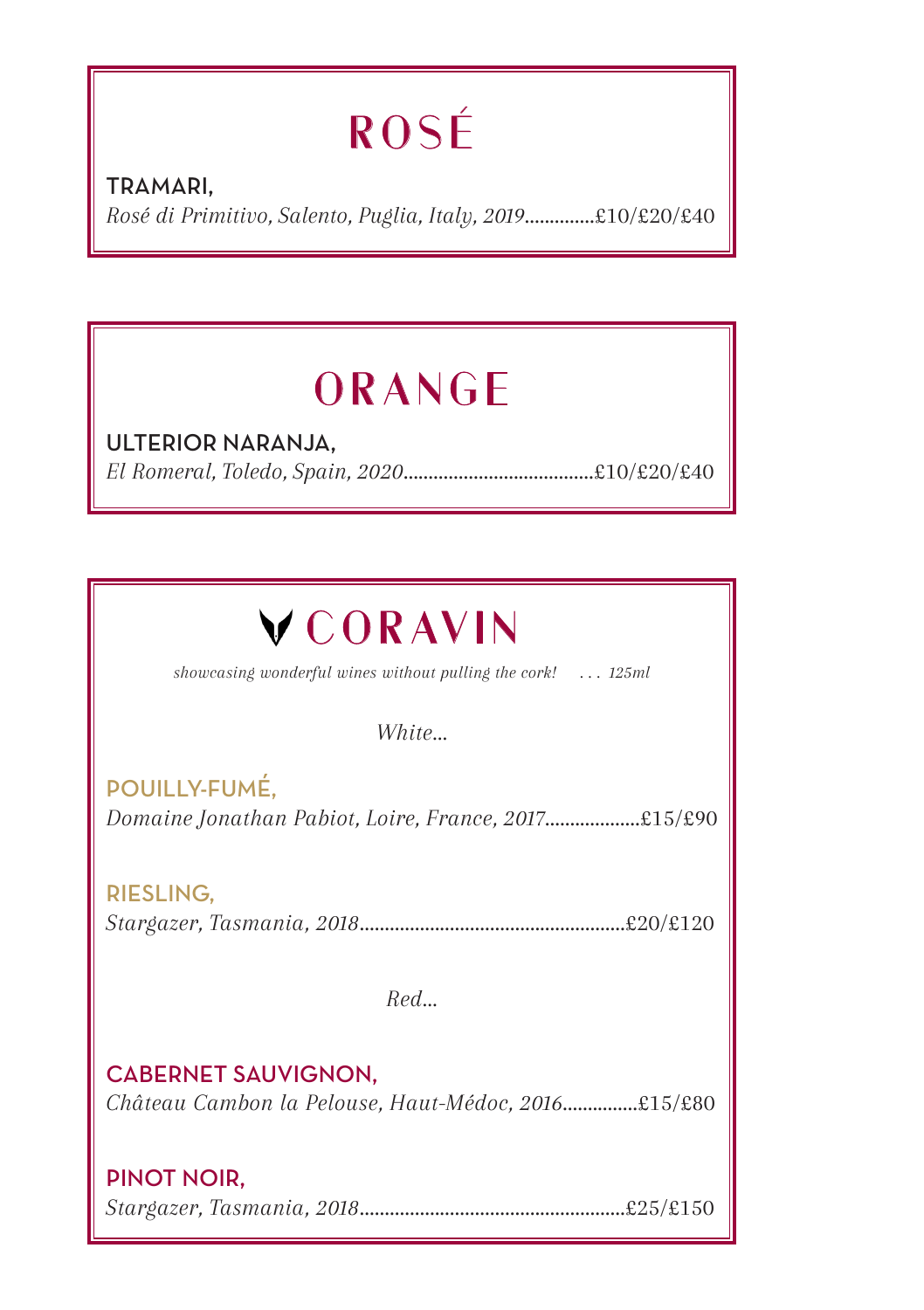# **SINGLE MALT WHISKY**

### **LOWLAND**

*25ml*

### **ISLAY**

| BRUICHLADDICH Octomore Scottish Barrel £20                                                                                                       |  |
|--------------------------------------------------------------------------------------------------------------------------------------------------|--|
|                                                                                                                                                  |  |
|                                                                                                                                                  |  |
|                                                                                                                                                  |  |
| ${\small\textsf{IAN}}\textsf{MACLEOD} {\small\textsf{SMOKEHEAD}}\textsf{}{\small\textsf{}}{\small\textsf{}}{\small\textsf{}}{\small\textsf{B3}}$ |  |

### **ISLANDS**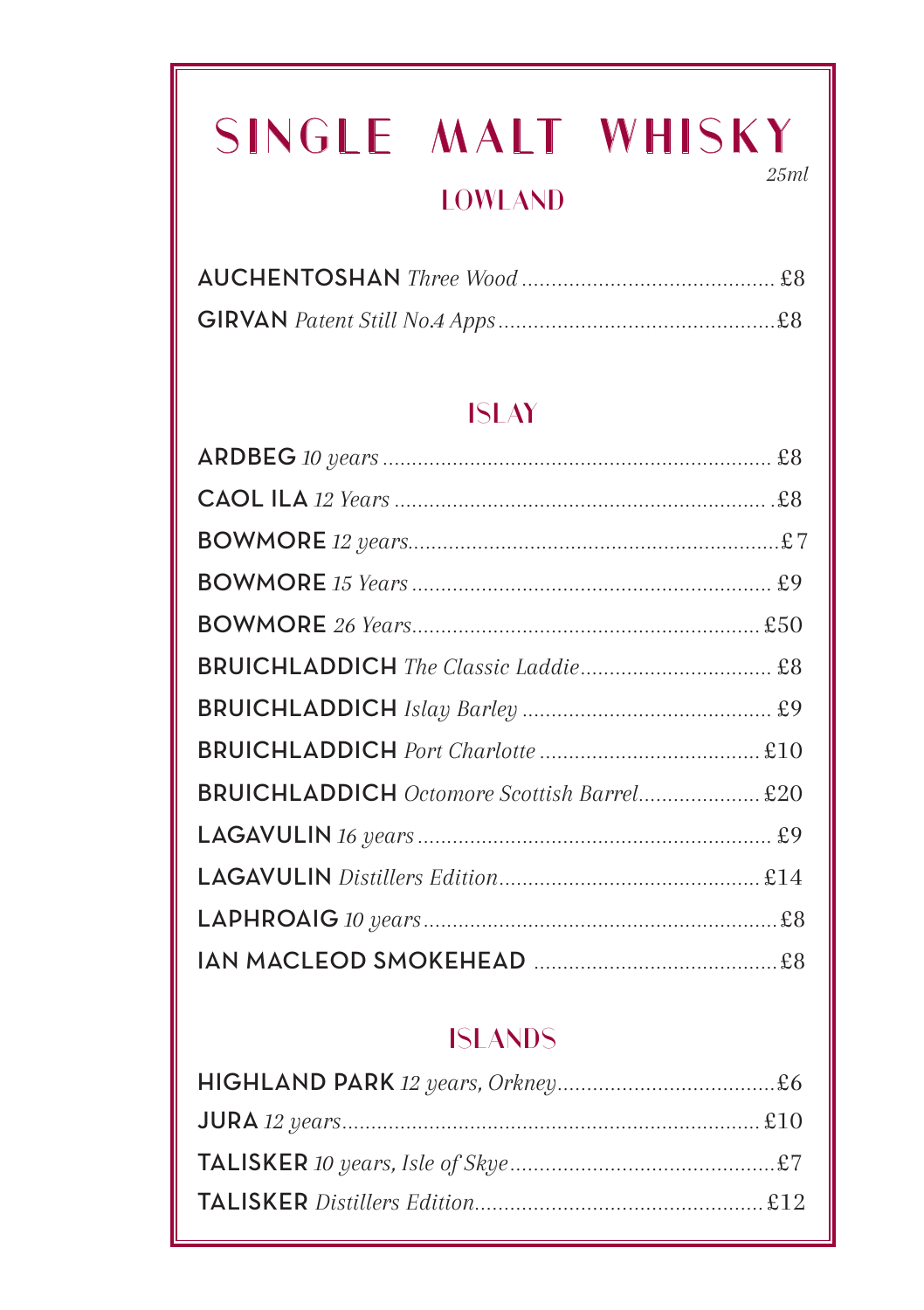$25ml$ 

### **SPEYSIDE**

### **HIGHLAND**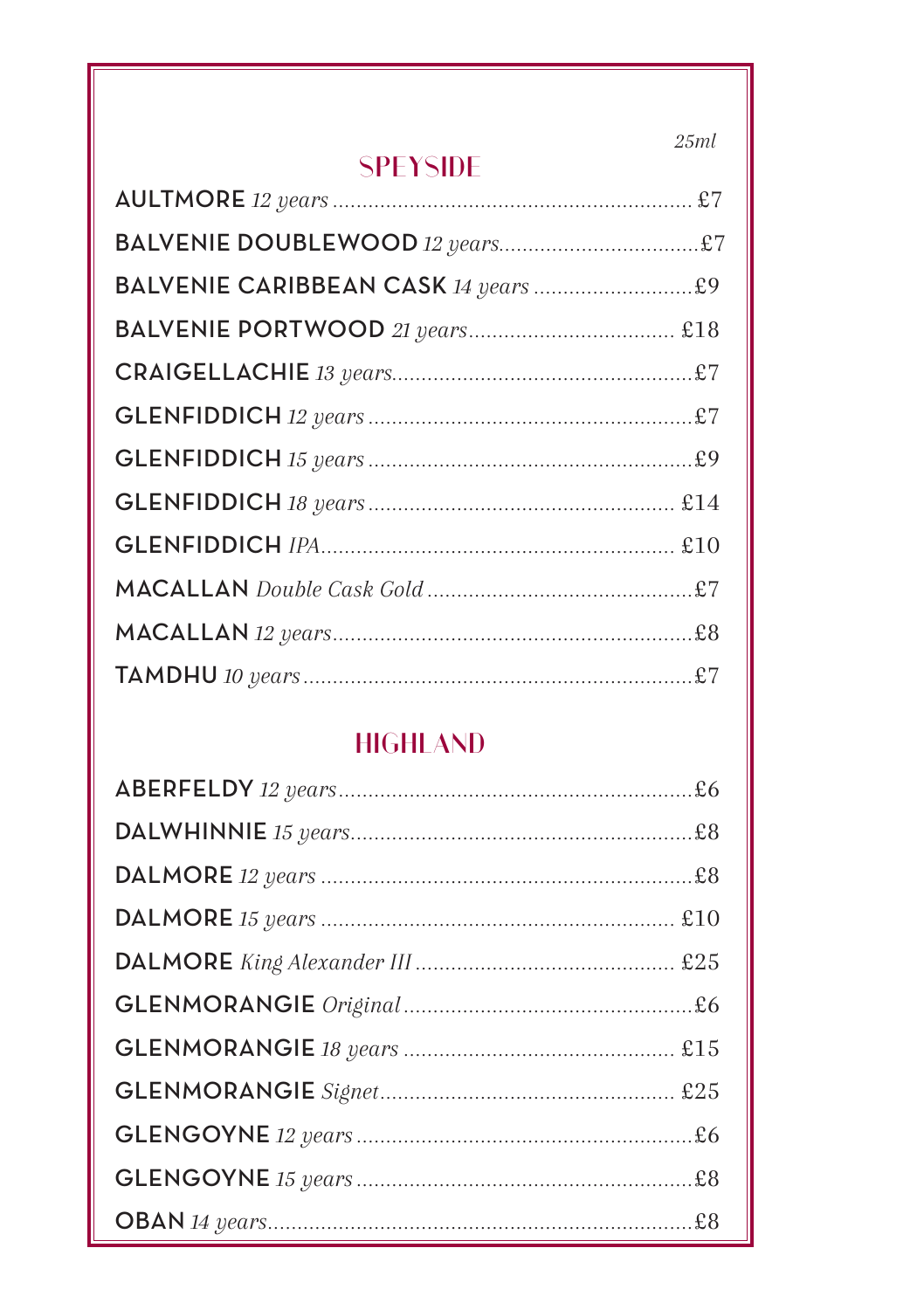### **BLENDED** *25ml*

| JOHNNIE WALKER Black Label 12 year old  £5.50 |  |
|-----------------------------------------------|--|
| JOHNNIE WALKER Gold Label Reserve £10         |  |
|                                               |  |
|                                               |  |
|                                               |  |
|                                               |  |

### **WORLD**

 *25ml*

| WESTLAND AMERICAN OAK North America£7 |  |
|---------------------------------------|--|
|                                       |  |
|                                       |  |
|                                       |  |
|                                       |  |

## **LIN GIN**

*25ml*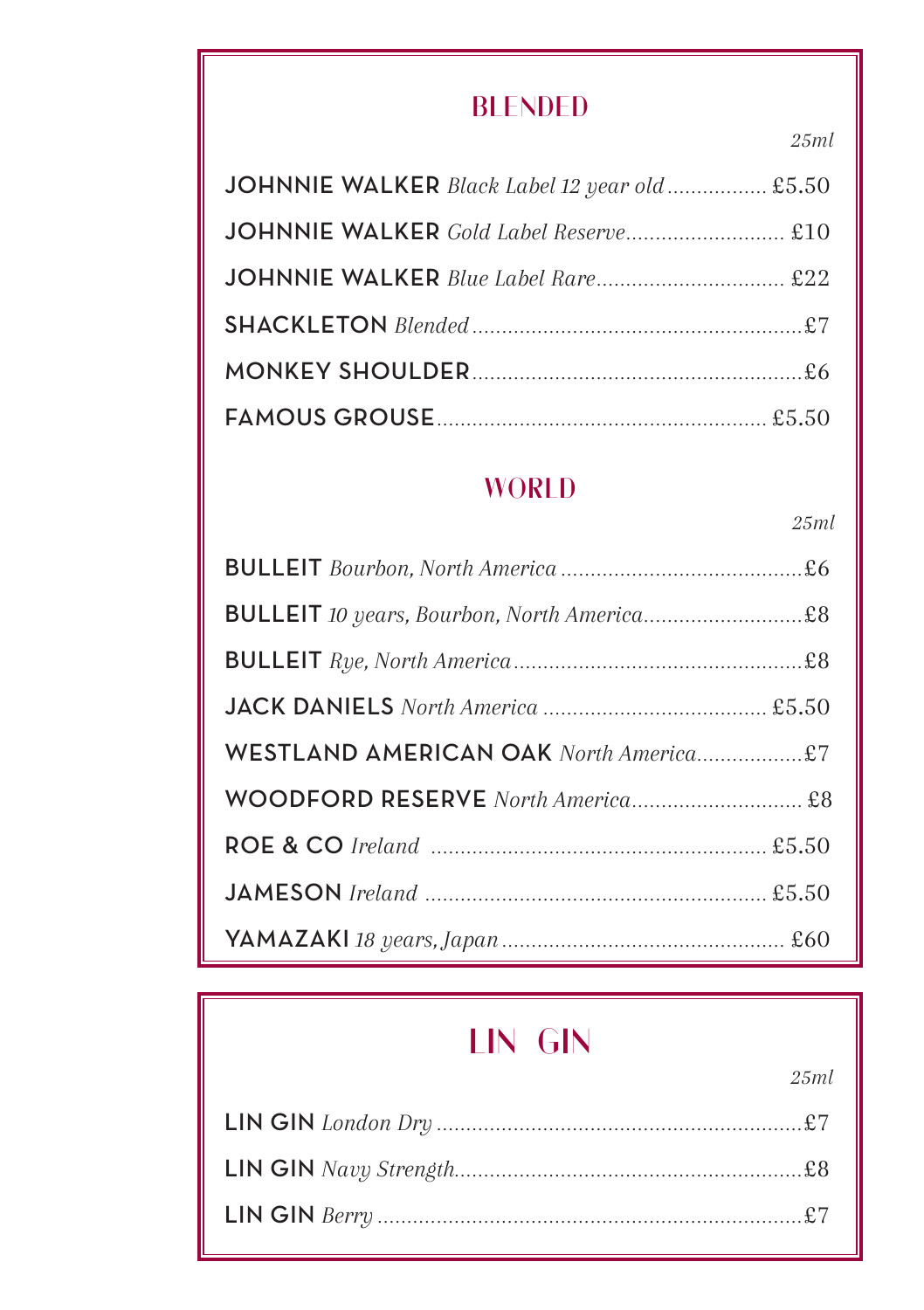GIN

 $25ml$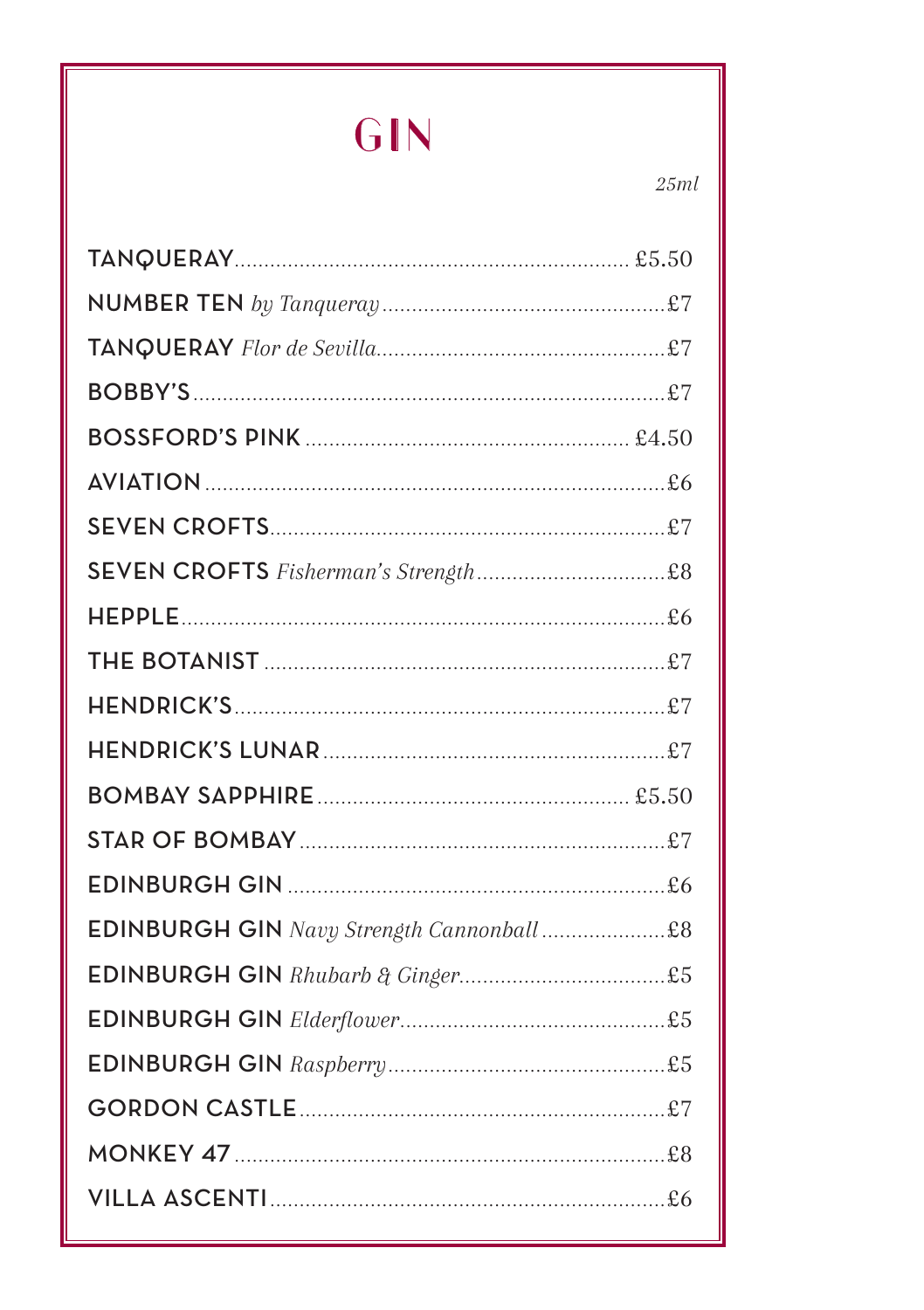# **VODKA**

 $25ml$ 

## TEQUILA (& MEZCAL)  $25ml$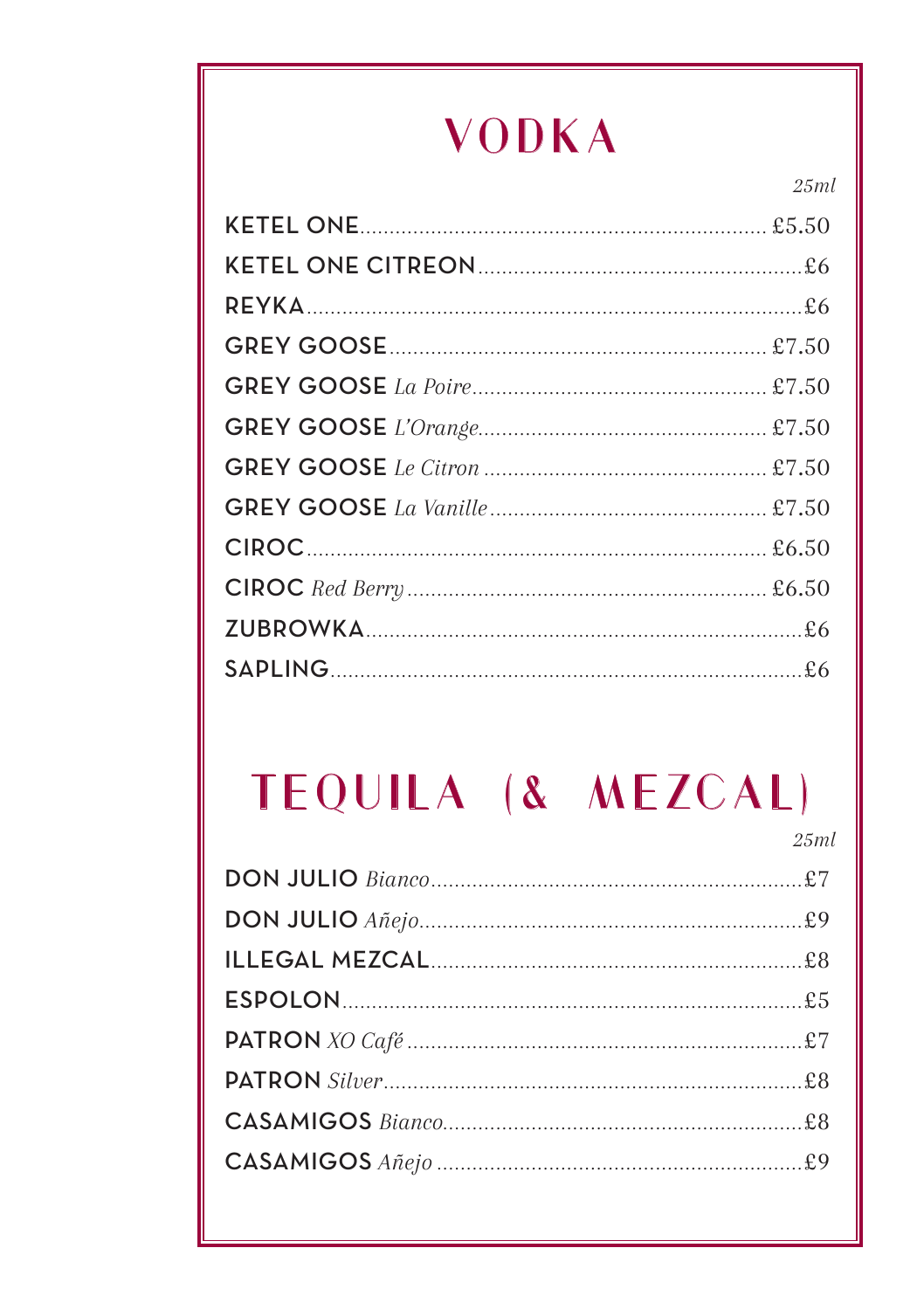# **RUM (& CACHAÇA)**

*25ml*

| BACARDI CARTA BLANCA Puerto Rico £5.50 |
|----------------------------------------|
| BACARDI CARTA ORO Puerto Rico  £5.50   |
|                                        |
|                                        |
|                                        |
|                                        |
|                                        |
|                                        |
|                                        |
|                                        |
| SAILOR JERRY SPICED RUM Florida £5.50  |
| KOKO KANU COCONUT RUM Jamaica £5.50    |
| ABELHA ORGANIC CACHACA Brazil  £5.50   |
|                                        |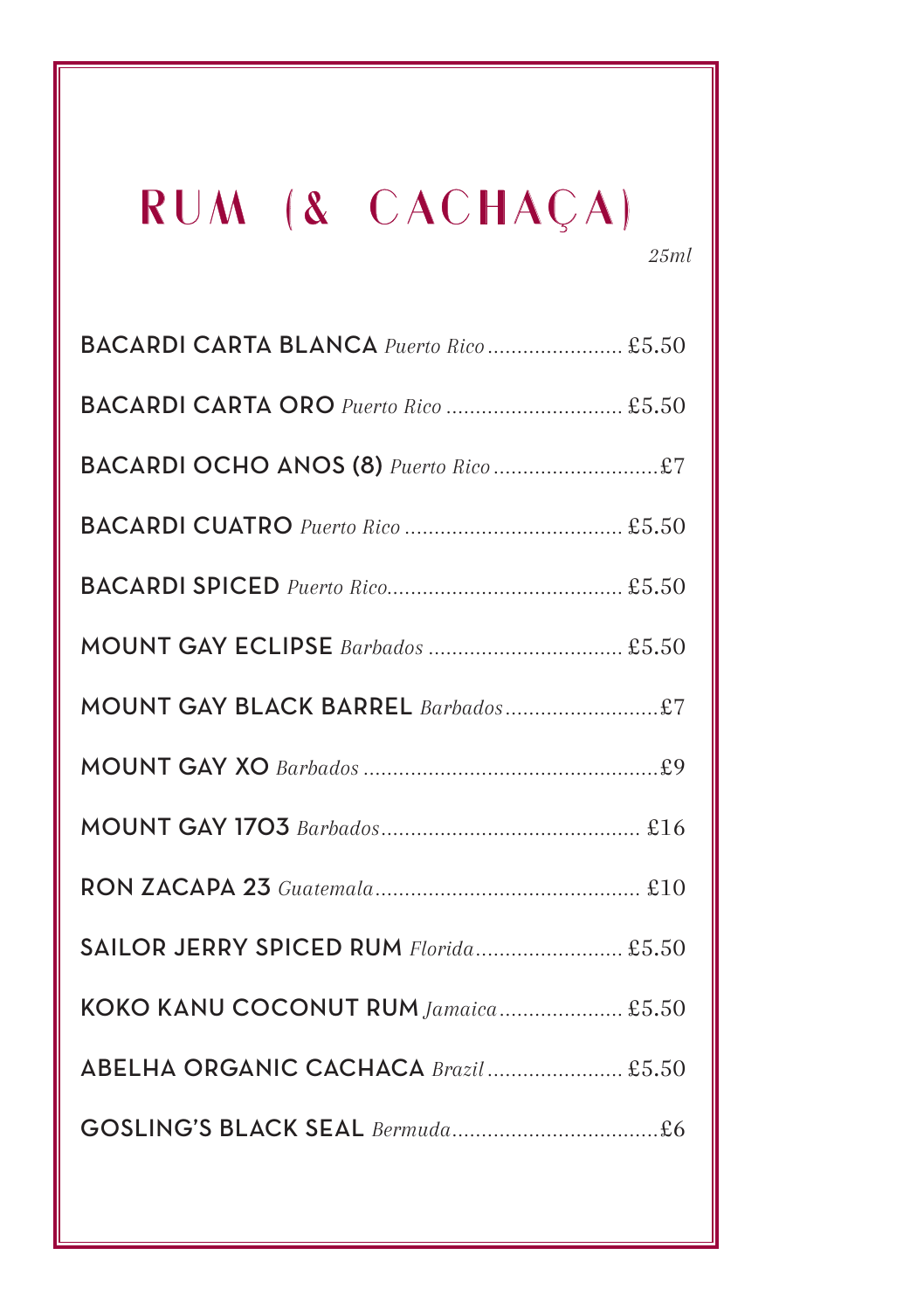## **LOUIS XIII by Remy Martin**

*Created in 1874 Louis XIII is a blend of 1200 eaux-de-vie aged from 40 to 100 years. Created with grapes exclusively from the Grande Champagne region, the most prestigious region in Cognac.*

*Rich aromas of plum, honey and jasmine, with a complex warm, harmonious and spicy palate culminating in an extremely long finish of an hour or more. Louis XIII is the King of Cognac.*

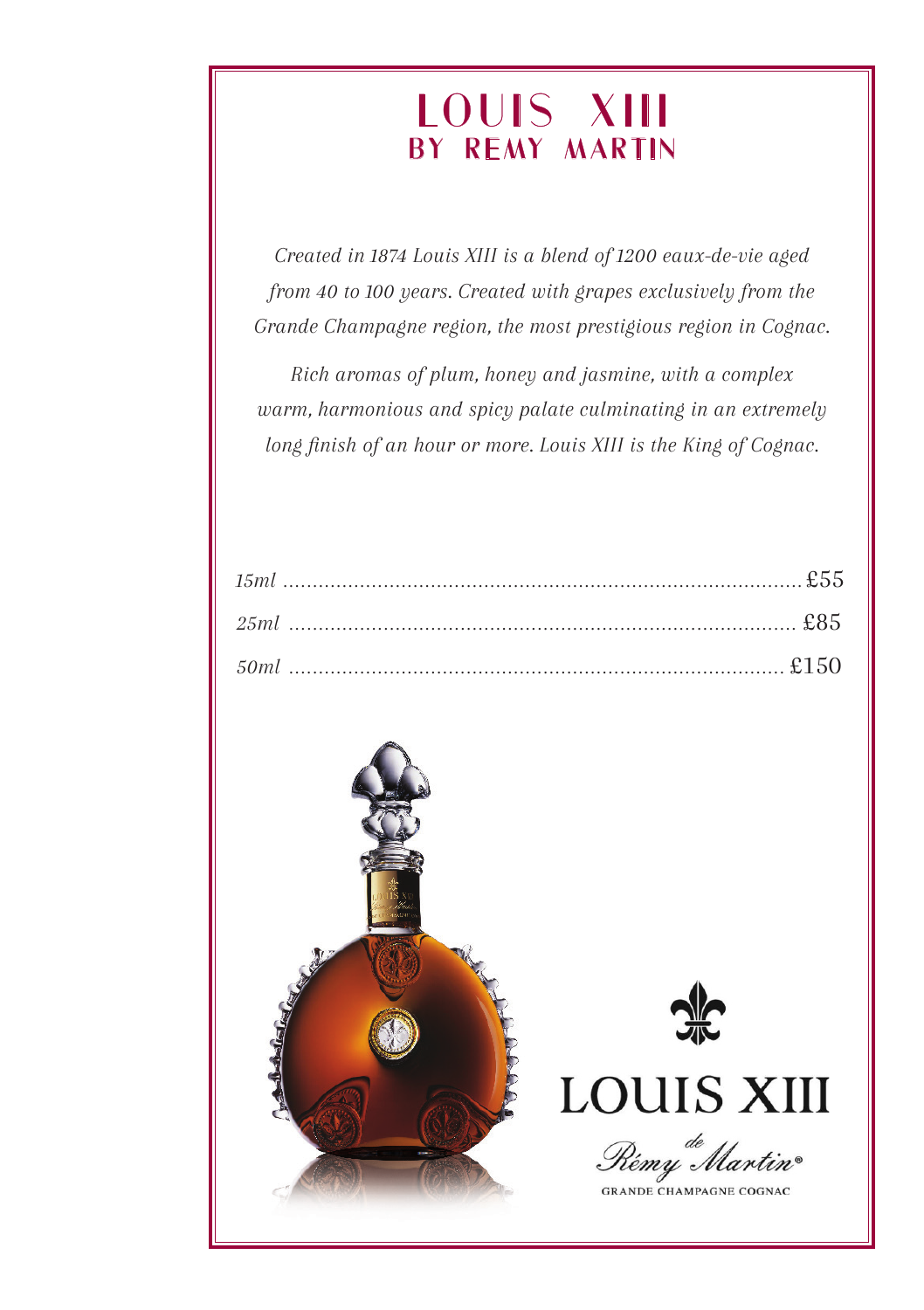### COGNAC BY REMY MARTIN

| <b>VSOP</b> |  |
|-------------|--|
|             |  |

# **BRANDY & GRAPPA**

 $25ml$ 

 $25ml$ 

| GRAPPA DI MOSCATO, Beni di Batasiolo, Italy £4.50 |  |
|---------------------------------------------------|--|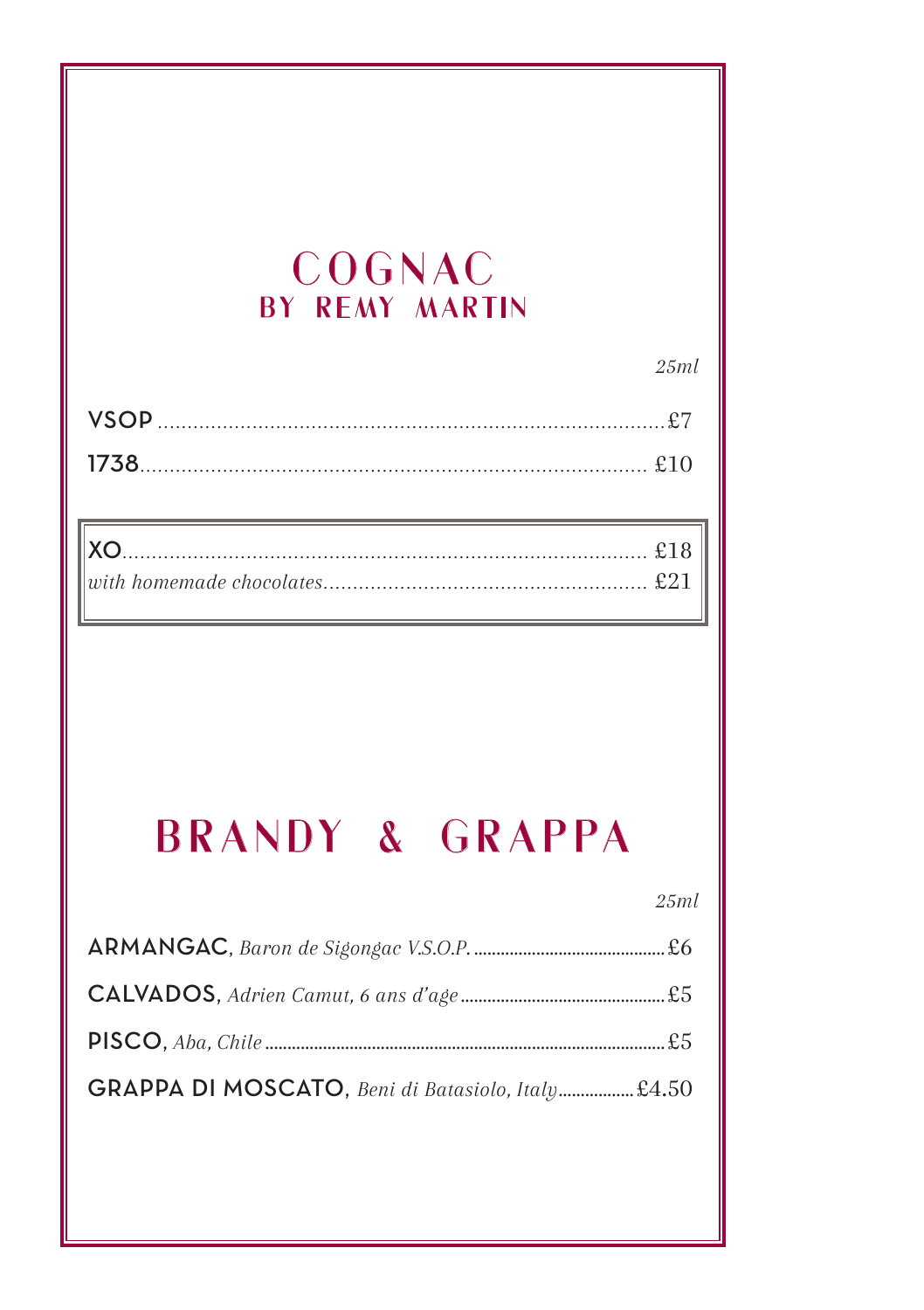# VERMOUTH & BITTERS

 $25ml$ 

# **PASTIS**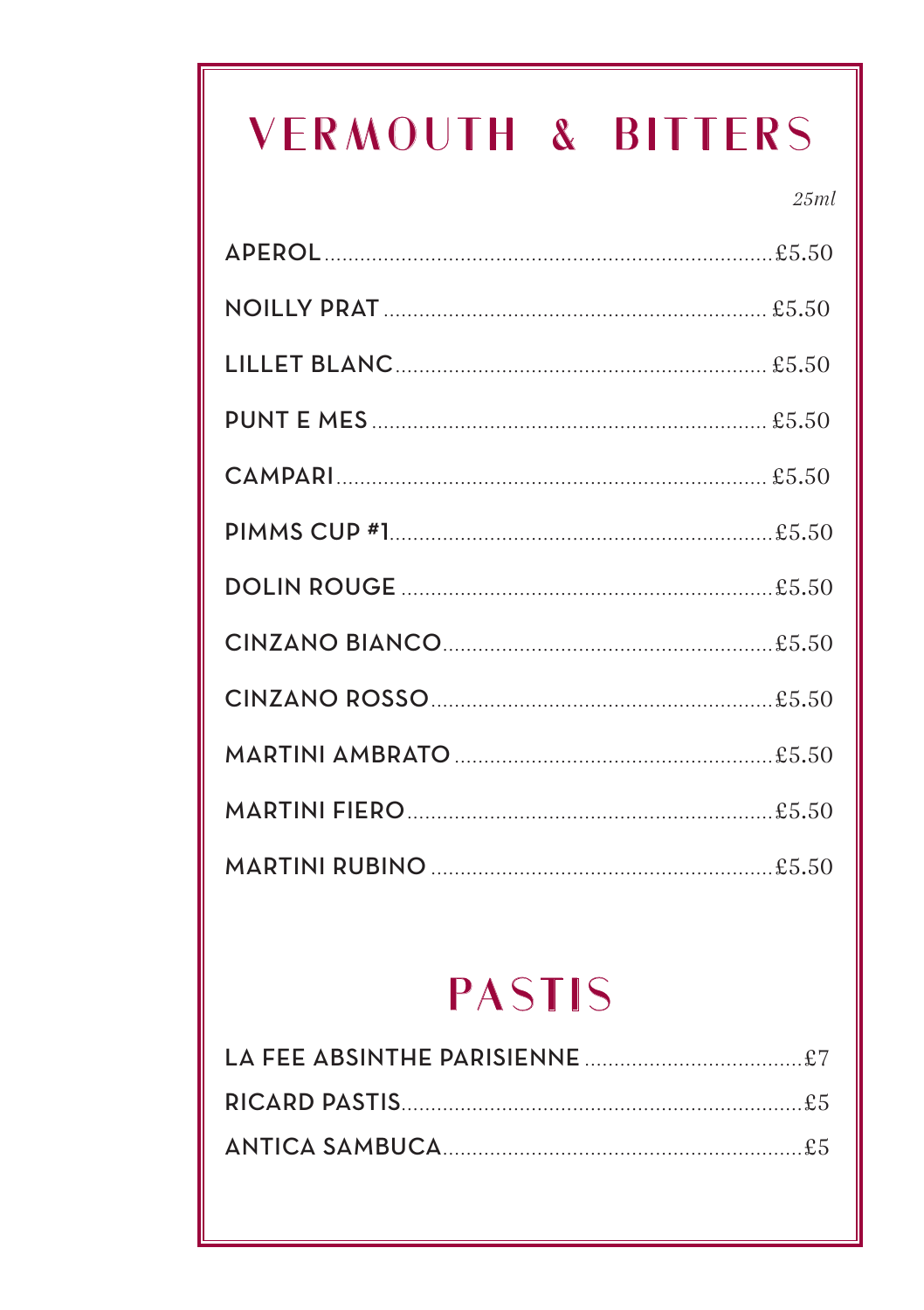# **LIQUEURS**

 $25ml$ 

| COINTREAU BLOOD ORANGE  £5.50  |
|--------------------------------|
|                                |
|                                |
|                                |
|                                |
|                                |
|                                |
| TECHIENNE PEACH SCHNAPPS £5.50 |
|                                |
|                                |
|                                |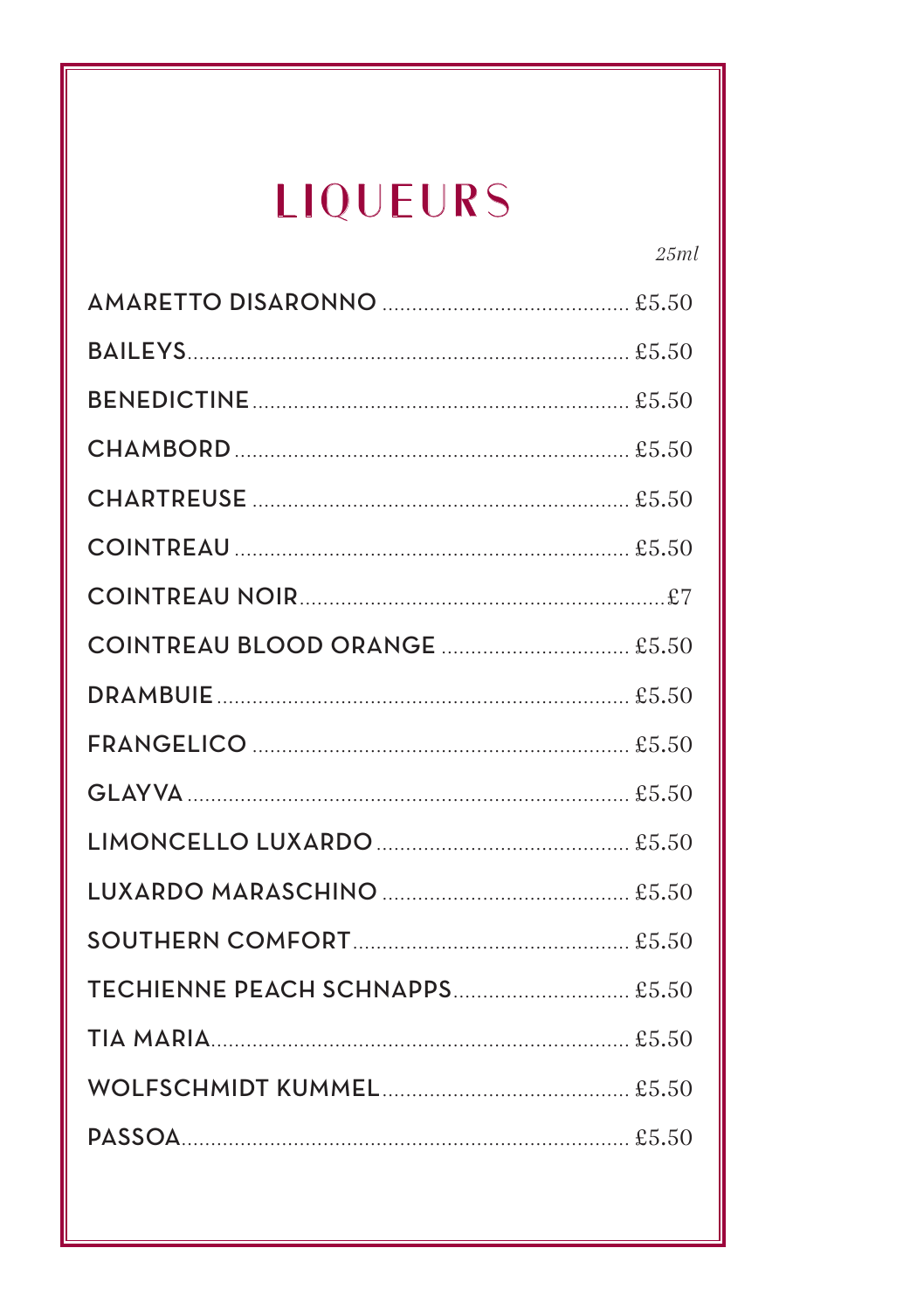# **BEER & CIDER**

### **DRAUGHT**

*Half/Pint*

| MALTSMITHS LAGER Scotland 4.6% abv £3/£5.50 |  |
|---------------------------------------------|--|
| MALTSMITHS IPA Scotland 4.6% abv£3/£5.50    |  |

### **INTERNATIONAL BOTTLES**

| OLD MOUT STRAWBERRY & POMMEGRANATE |  |
|------------------------------------|--|
|                                    |  |
| <b>OLD MOUT KIWI &amp; LIME</b>    |  |

### **SCOTLAND BOTTLES**

| <b>BREWDOG ELVIS JUICE</b> 5.1% abv £5.50/330ml |  |
|-------------------------------------------------|--|
|                                                 |  |
| LOST ORCHARDS APPLE CIDER $4.5\%$ abv £6/500ml  |  |

### **IRELAND**

GUINNESS SURGER *4.1% abv ..........................* £5.50/520ml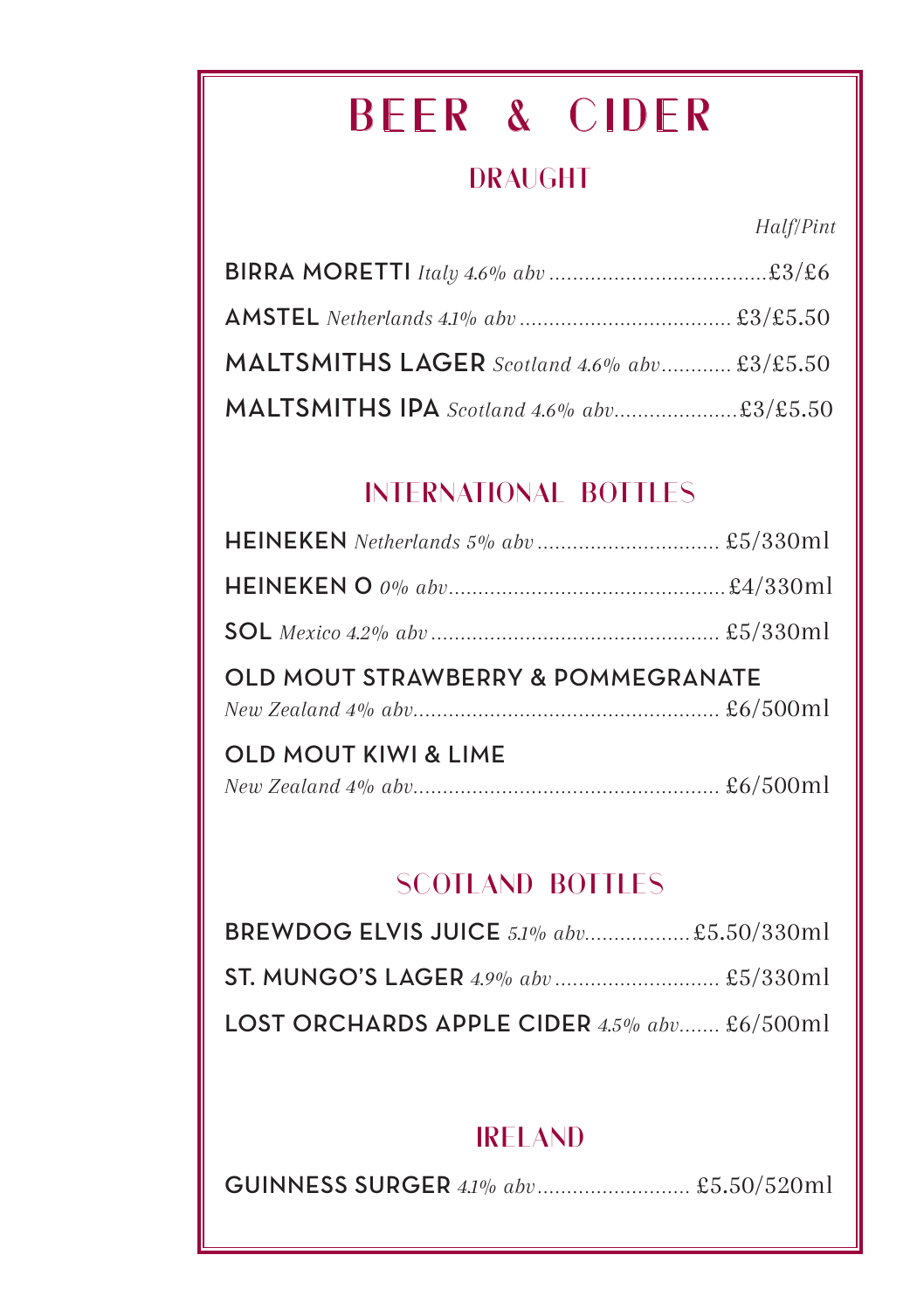# **FRUIT JUICES**

# **MINERALS**

| BON ACCORD RHUBARB SODA 275ml£3              |
|----------------------------------------------|
| FEVERTREE GINGER ALE 200ml £2.50             |
| FEVERTREE GINGER BEER 200ml  £2.50           |
| <b>FEVERTREE LEMON TONIC 200ml £2.50</b>     |
| FEVERTREE MEDITERRANAEN TONIC 200ml  £2.50   |
| FEVERTREE NATURALLY LIGHT TONIC 200ml. £2.50 |
| FEVERTREE ELDERFLOWER TONIC 200ml  £2.50     |
| SPARKLING / STILL WATER 330ml£2              |
| SPARKLING / STILL WATER 750ml  £4.50         |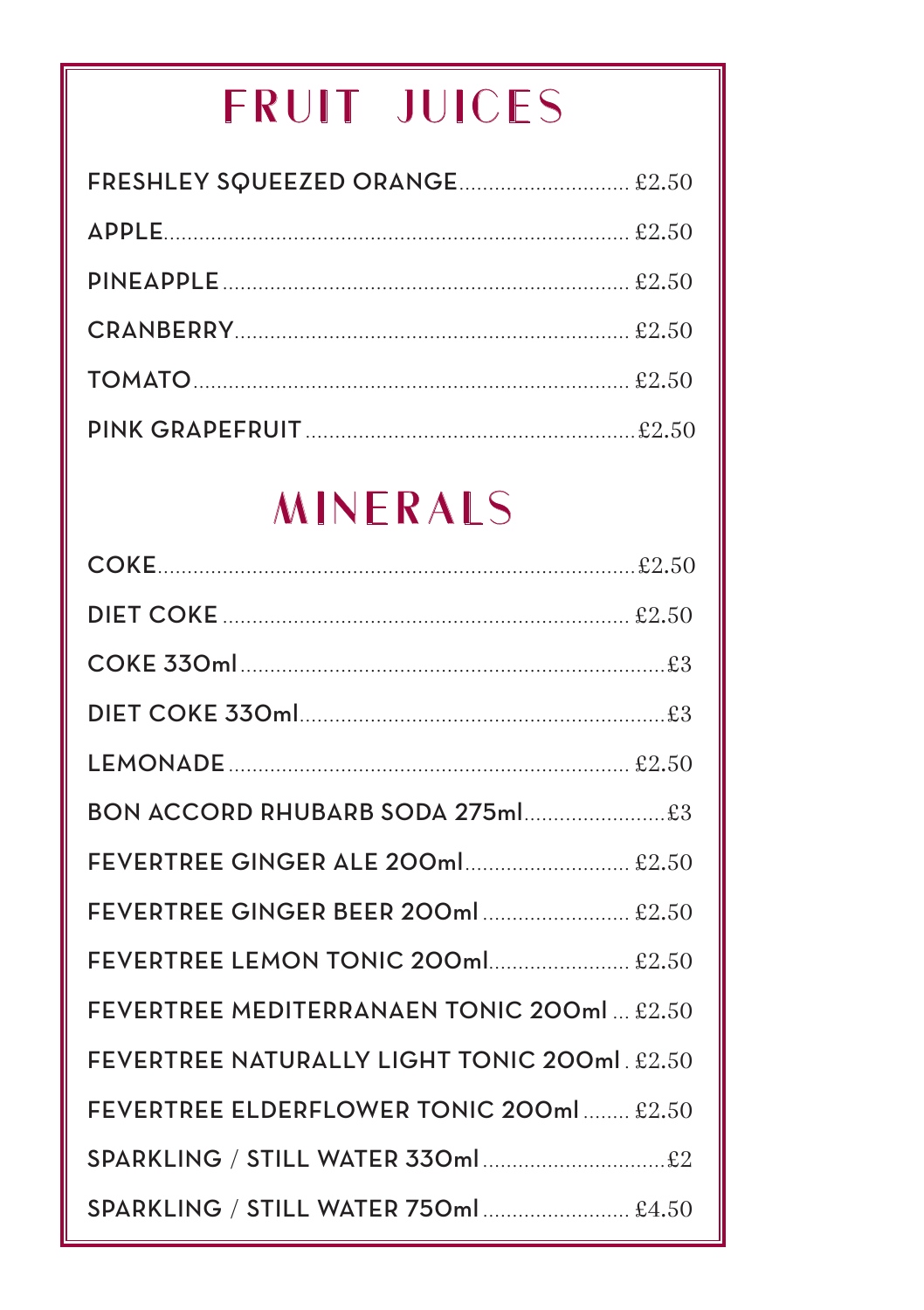# **HOT BEVERAGES**

### **COFFEE**

| ESPRESSO |  |
|----------|--|
|          |  |
|          |  |
|          |  |
|          |  |

### **TFA**

English breakfast tea / Decaffeinated breakfast tea

Earl grey / Wild berry / Peppermint tea / Camomile

Fresh mint tea / Green tea

 $f.4$ 

### **CHOCOLATE**